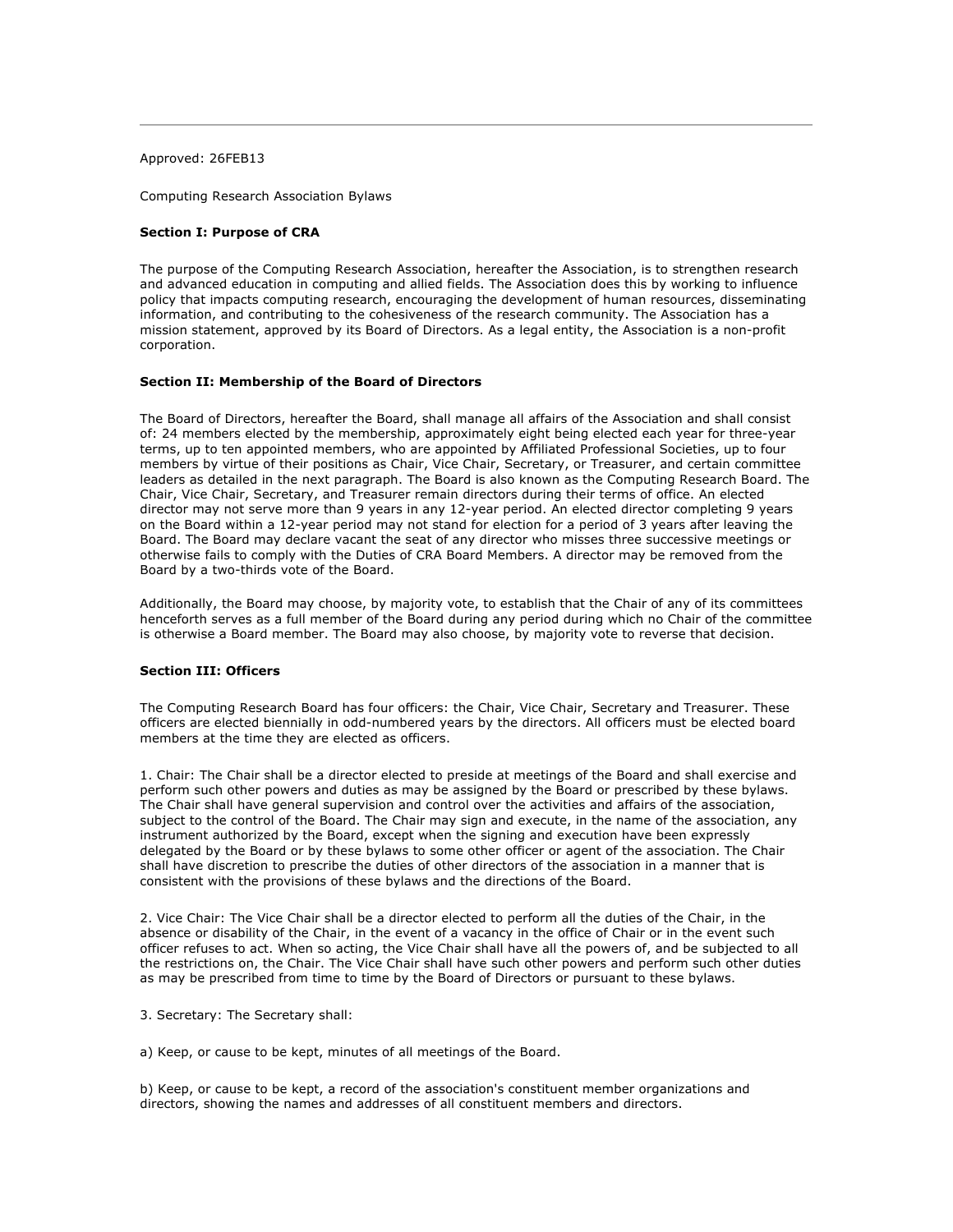c) Keep, or cause to be kept, an original or copy of the Articles of Incorporation and these bylaws, as amended.

d) Give, or cause to be given, notice of all meetings of directors and committees of the Board, as required by law or by these bylaws.

e) Prepare, or cause to be prepared, an annual report that includes the activities of the Board and its financial status.

f) Exercise such powers and perform such duties as are usually vested in the office of secretary of an association, and exercise such other powers and perform such other duties as may be prescribed from time to time by the Board or these bylaws.

4. Treasurer: The Treasurer shall:

a) Keep and maintain, or cause to be kept and maintained, adequate and correct books and records of account for the association, and ensure that these books are audited annually by an independent auditor.

b) Receive, or be responsible for receipt of, all monies due and payable to the association; have charge and custody of, and be responsible for, all monies and other valuables of the association; and be responsible for deposit of all such monies in the name and to the credit of the association with such depositories as may be designated by the Board or the Finance Committee (cf. Section XIII).

c) Disburse, or be responsible for the disbursement of, the funds of the association as may be ordered by the Board of Directors or a duly appointed and authorized committee of the Board.

d) Render to the Chair of the Board a statement of the financial condition of the association at each regularly called Board meeting and whenever called upon to do so.

e) With the Executive Director, propose an annual budget to the Finance Committee and Executive Committees, and to the Board, report to the Finance Committee on CRA fiscal procedures and controls, and provide a liaison between the CRA auditor and the Board.

f) Exercise such powers and perform such duties as are usually vested in the office of treasurer of an association, and exercise such other powers and perform such other duties as may be prescribed by the Board of Directors or these bylaws.

5. Executive Committee

The Executive Committee consists of the four elected officers and at most one other Board member appointed by the Chair and approved by the Board. The appointed member should be someone who has a broad perspective on the field and is not in their first year on the board. The Executive Director serves as a non-voting ex-officio member. The Executive Committee serves as an advisory committee to the Chair. The Executive Committee shall exercise the power of the Board when the Board is not meeting.

#### **Section IV: Constituency**

The Constituency of the Computing Research Association consists of those academic and non-academic computing research organizations in North America determined by the Board to be eligible according to:

1. Determination of membership in the Constituency is at the sole discretion of the Board as approved by a vote of the Board. Determination by the Board is final, and will not be reconsidered by that body unless new facts are brought to its attention by the Membership Committee (cf. Section XIV) and at least one calendar year has passed since the last prior determination on that same organization.

2. In determining which organizations are within the Constituency, the Board shall consider the Constituency Guidelines and the recommendation of the Membership Committee (cf. Section XIV). In exceptional cases, the Board may accept constituent membership for an organization that does not fully meet the Constituency Guidelines.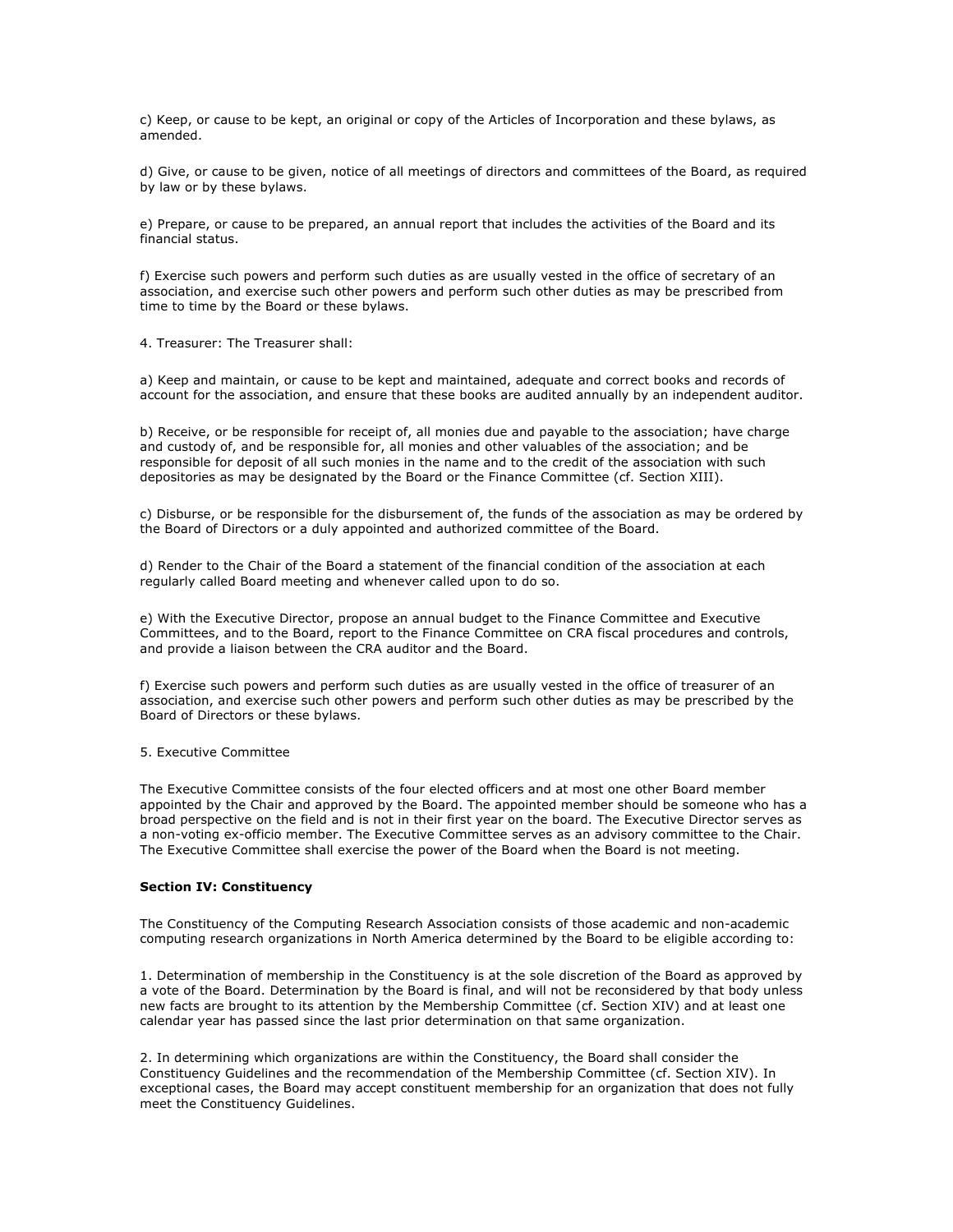- 3. Constituency Guidelines:
- a) The organization must be located in North America.

b) The organization must include employees who are actively engaged in computing research.

c) If the organization is an academic unit, it must offer a baccalaureate or higher degree in one of the computing disciplines.

## **Section V: Members**

Members of the Association are organizations within the Constituency which have paid their dues for the current fiscal year. Organizations in arrears may continue to be considered as members if they express the intent to pay the dues in full within a reasonable period of time. Election of Board Members is the sole right of the members.

# **Section VI: Affiliated Professional Societies**

From time to time, by vote of the Board, the Association may accept as an Affiliated Professional Society any professional society that has a strong interest in computing research and has a significant presence in North America. Such Affiliated Societies shall directly support the Association's activities and may, as determined by vote of the Board, be entitled to appoint at most two appointed directors to the Board. Such appointed directors shall be individuals with a distinguished record in computing research and with a strong interest in the mission areas of the Association.

The period of affiliation for an Affiliated Professional Society shall be for a mutually agreed fixed period, not to exceed three years. The period of affiliation may be renewed by mutual consent of the Board and of the Affiliated Professional Society. Directors appointed by an Affiliated Professional Society shall be excluded from voting on the renewal of affiliation of the Society that appointed them. Directors appointed by an Affiliated Professional Society serve terms in office as determined by the Affiliated Professional Society. If an Affiliated Professional Society chooses to de-affiliate, its appointed Directors cease to serve on the Board as of de-affiliation. The Affiliated Professional Societies are asked to consider the terms governing elected Board member service (cf. Section II) and to consider these terms in their appointments.

# **Section VII: Associate Members**

Organizations that have an interest in the mission of the Association but that do not qualify to become Constituent Members or Affiliated Professional Societies may, by vote of the Board, become Associate Members. Organizations that might be approved for Associate Membership include but are not limited to, academic departments that meet all membership criteria for Constituent Membership with the exception that they are located outside North America, and companies, government, and other organizations located anywhere in the world that are supportive of the Association's mission but do not employ computing researchers.

1. Determination of Associate Membership is at the sole discretion of the Board as approved by a vote of the Board. Determination by the Board is final, and will not be reconsidered by that body unless new facts are brought to its attention by the Membership Committee (cf. Section XIV) and at least one calendar year has passed since the last prior determination on that same organization.

2. In determining which organizations are Associate Members, the Board shall consider the Associate Membership guidelines and the recommendations of the Membership Committee (cf. Section XIV). In exceptional cases, the Board may accept Associate membership for an organization that does not fully meet the Associate Membership guidelines, except that in no circumstances may an organization that qualifies for Constituent Membership be considered for Associate Membership.

3. Associate Members are not eligible to vote in elections of the Board. The Board shall otherwise be free to define rights and benefits of Associate Members, provided that they are in conformance with these bylaws. These rights and benefits are defined at the sole discretion of the Board as approved by a vote of the Board.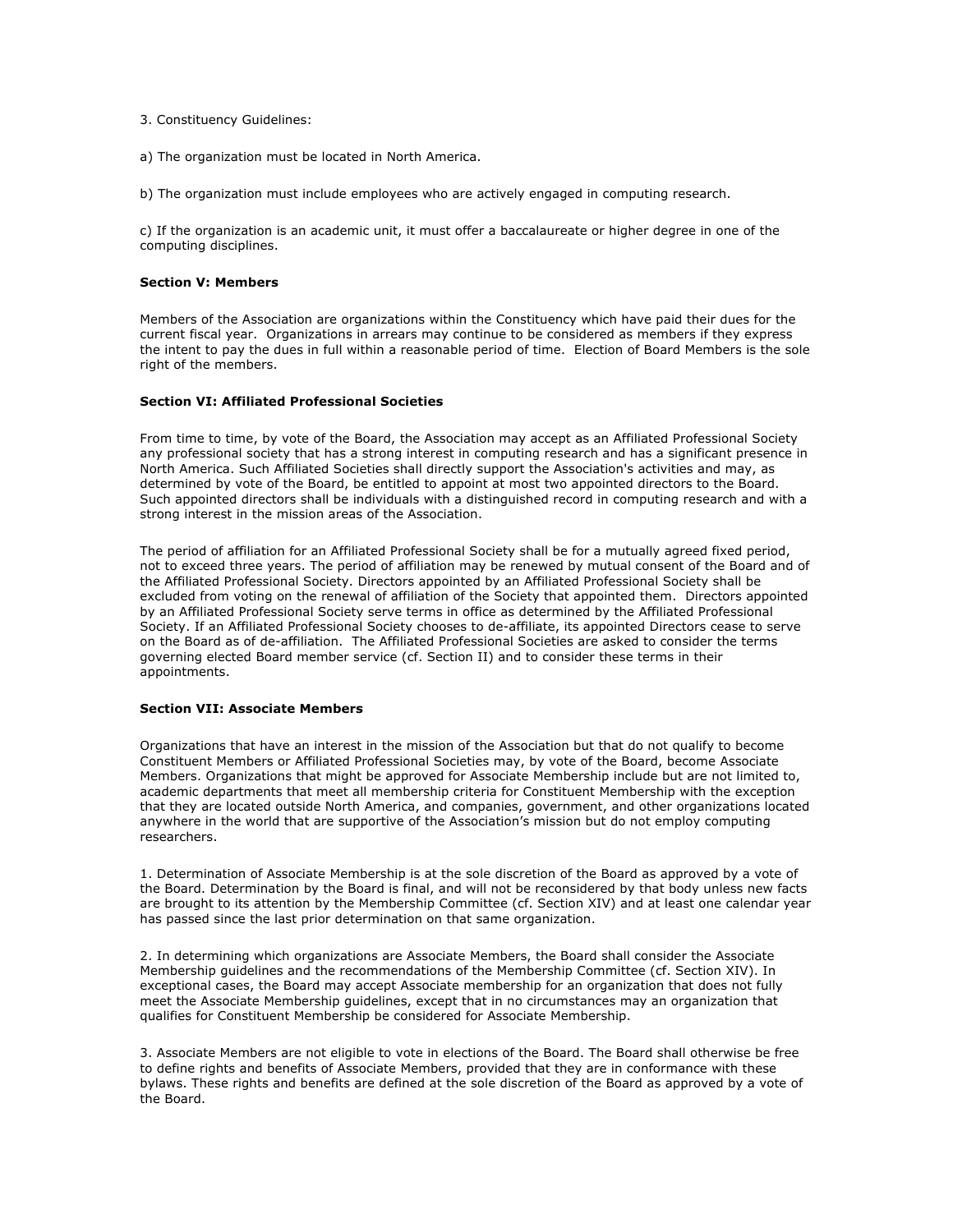## **Section VIII: Election of the Board of Directors**

The conduct of elections and determination of eligibility to vote are governed by election procedures adopted by the Board. The procedures will ensure that elected directors remain approximately 75% academic and 25% nonacademic. Academic departments count as academic members, whereas academically sited laboratories and centers count as nonacademic for these purposes. Elected directors are elected by a vote of Constituent Member Organizations who are current in dues payment. Each organization's vote is cast by the organization's head or his or her designate. Elections are held in the winter of each year by mail ballot from among nominees proposed by the Elections Committee (cf. Section XIV), and terms of office begin July 1. Balloting by electronic mail is permitted.

In case of a tie for one or more of the open seats, the tie will be resolved by an immediate vote of the Board.

## **Section IX: Filling of Vacancies**

If a vacancy by an elected director occurs for any reason, the Chair, with the approval of the Board, may appoint an individual to fill the vacancy for the remainder of the term of that elected director. Filling of vacancies of appointed directors is the responsibility of the appointing Affiliated Professional Society.

### **Section X: Voting**

Votes by the Board may be conducted either at a meeting or during either a conference or video call. Matters submitted to a vote at a meeting shall be approved if at least one more director voted for than voted against. Directors are not permitted to vote by proxy at meetings.

## **Section XI: Election of Officers**

Officers are elected by the directors from among nominees proposed by the Elections Committee (cf. Section XIV). Terms of office begin on July 1. The Chair may appoint an elected Board member to the unexpired term of a vacant office, with the approval of the Board.

#### **Section XII: Meetings**

The Board will meet at least once, but generally twice, annually. These meetings are decided upon by the officers and are announced to all constituents current in dues payment at least four weeks in advance. A meeting may also be called upon petition of six or more directors. A quorum consists of half the directors.

#### **Section XIII: Finances**

The Board may raise or accept money to be used in carrying out the purposes of the Board. Authority to raise or accept money can be granted only by vote of the Board of Directors.

# **Section XIV: Committees**

The Board shall establish permanent standing committees and have the ability to create long-term programmatic committees. The Chair may create ad hoc committees as necessary.

Committee membership must include at least one Board member but is not restricted to Board members. The Chair is an ex-officio member of every committee except the Elections Committee.

## Standing Committees

The Board shall have standing committees on Membership, Elections, and Finance with membership consisting of Board members. Standing committee members are appointed annually by the Chair with the approval of the Board.

Committee responsibilities are: